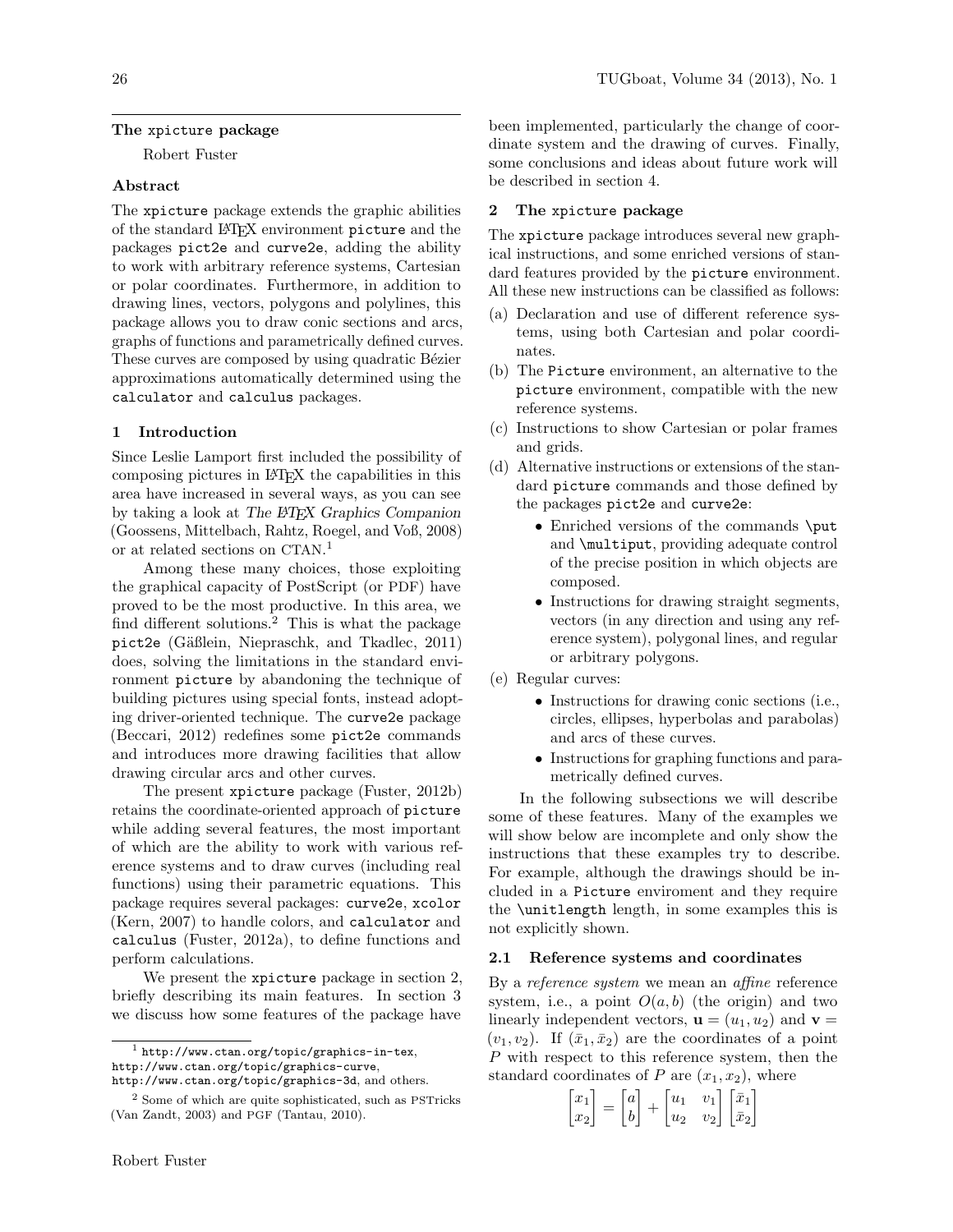The xpicture package includes several new declarations to change the reference system. Our first example shows the geometric transformation produced by the declaration

#### \referencesystem(3,3)(1,0)(2,-2)

Here,  $(3,3)$  is the new origin of coordinates and the new coordinate vectors are  $(1,0)$  and  $(2,-2)$ .



\newcommand{\mypentagon}{...}  $\begin{[}(-2,-2)(6,6)\end{[}$ \mypentagon  $\ref{erencesystem}(3,3)(1,0)(2,-2)$ \mypentagon \end{Picture}

Using multiple reference systems is one of the strongest features of xpicture. Among other applications, the choice of the reference system allows you to display the graphic effect of several geometric transformations, using different scales in each of the coordinate axes, display inverse functions, etc.

Points can be referred to by their Cartesian or polar coordinates (always with respect to the active reference system). In addition, angles can be measured in both radians and degrees.

#### 2.2 The new Picture environment

The xpicture package does not change the behavior of standard LATEX commands for drawing (more precisely, it does not change the behavior of these commands as packages pict2e and curve2e have redefined them). Instead, it introduces new commands and environments, with a syntax similar to the standard ones. In particular, the new environment Picture (or xpicture) is used as an alternative to the standard picture environment. By using

 $\begin{equation*} \begin{bmatrix} \langle color \rangle \end{bmatrix} (\langle x0, y0 \rangle) (\langle x1, y1 \rangle) \end{equation*}$ we fix the drawing area  $[\langle x0,y0 \rangle] \times [\langle x1,y1 \rangle]$ , referred to as the active reference system. More precisely, this environment defines a picture box that circumscribes this drawing area. If the optional argument is used, the background is colored in the given color.



\referencesystem(0,0)(1,-0.5)(1,0.5) \fbox{\begin{Picture}[lightgray](%  $-3.5,-3.5$  $(3.5,3.5)$ \cartesiangrid(-3,-3)(3,3) \end{Picture}}

#### 2.3 Showing coordinate systems

Cartesian and polar axes and grids can be easily drawn, with widely customizable lines, cuts and labels, as shown in the following examples.



\begin{Picture}(-5.5,-3.5)(5.5,3.5) \cartesianaxes(-5.25,-3.25)(5.25,3.25) \end{Picture}

−5 −4 −3 −2 −1 0 1 2 3 4 5 −3 −2 −1 0 1 2 3

\begin{Picture}(-6,-4)(6,4) \externalaxes \renewcommand{\ticssize}{3pt} \renewcommand{\secundaryticssize}{1.5pt} \renewcommand{\axeslabelsize}{\scriptsize} \renewcommand{\axeslabelmathversion}{bold} \renewcommand{\xunitdivisions}{3} \renewcommand{\yunitdivisions}{2} \cartesianaxes(-5,-3)(5.25,3.25) \end{Picture}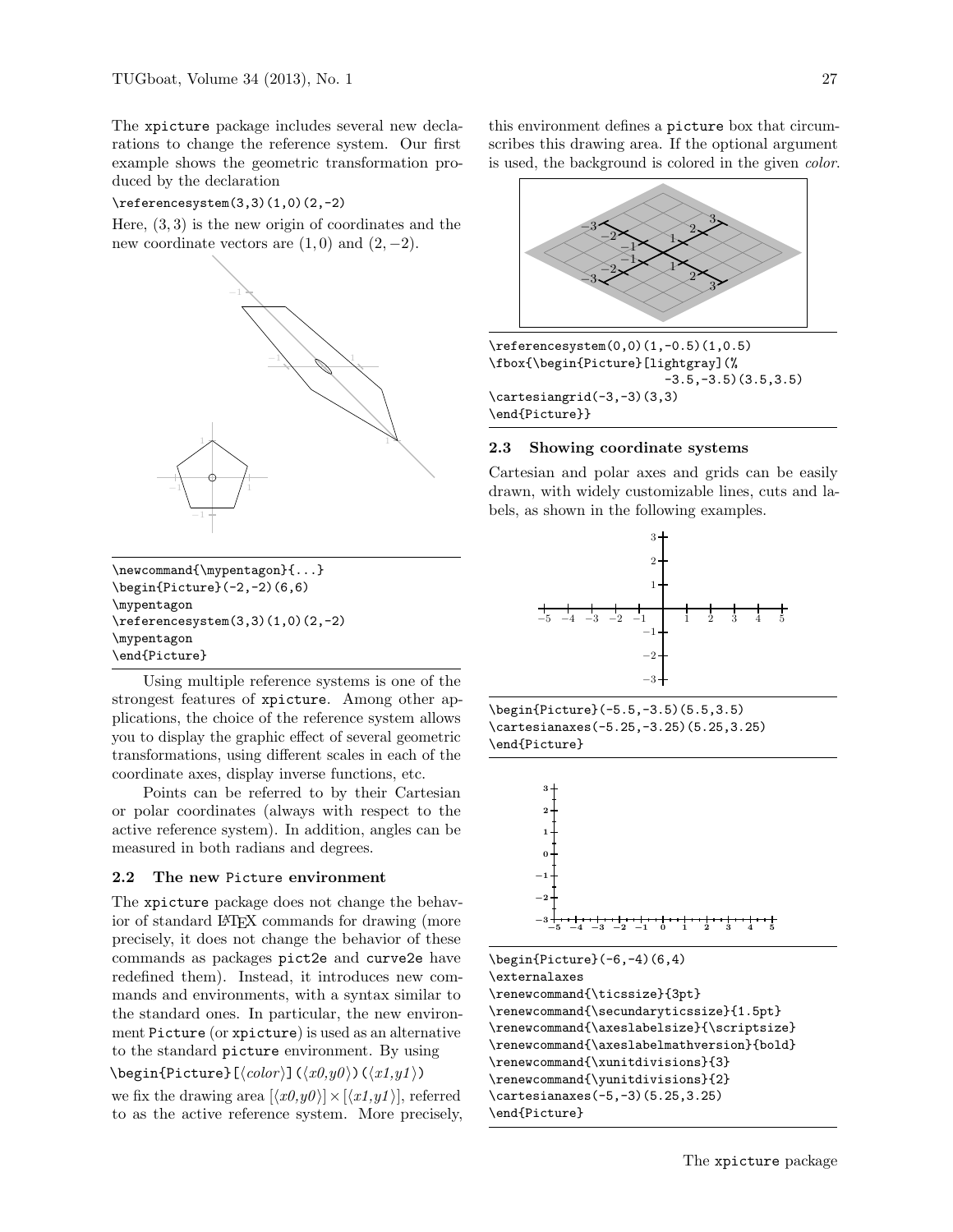

\begin{Picture}(-2.5,-2.5)(2.5,2.5) \renewcommand{\xunitdivisions}{5} \renewcommand{\yunitdivisions}{5} \cartesiangrid(-2.25,-2.25)(2.25,2.25) \end{Picture}







\begin{Picture}(-5,-5)(5,5) \degreespolarlabels \polargrid{4.25}{24} \end{Picture}

# 2.4 Extensions of standard picture commands

Despite the special syntax of \makebox inside a picture environment, the precise positioning of objects that are not strictly graphics (for example, labels or formulas) is a bit complicated and often depends on the \unitlength value.

The xpicture package defines several new commands, extending \put and \multiput in several ways. First, coordinates refer to the active reference system. Second, the precise position of that object with respect to the reference point is fixed by a new argument supporting multiple values: a number (interpreted as an angle with respect to the reference point), some of the keys  $c, t, b, br, rtr, ...$  (to similar effect as those keys in other commands), or  $compass$  keys N, S, SE, ENE,  $\dots$  In addition, Cartesian and polar coordinates are allowed.



\polarreference \degreesangles \multiPut(1,0)(0,30){12}{\circle\*{0.05}} % Put twelve dots, one unit apart, % at 0, 30, 60, ..., 330 degrees \cPut{90}(1,90){\textsc{xii}} \cPut{0}(1,0){\textsc{iii}} \cPut{-90}(1,270){\textsc{vi}} \cPut{180}(1,180){\textsc{ix}}

In the following example, the label  $(x, \sin x)$  was placed at ENE of  $\left(3\pi/4, \sin 3\pi/4\right)$  (these numbers were computed with the aid of the calculator package).



\MULTIPLY{3}{\numberQUARTERPI}{\numberTQPI} \SIN{\numberTQPI}{\sinTQPI} \Put[ENE](\numberTQPI,\sinTQPI){\$(x,\sin x)\$}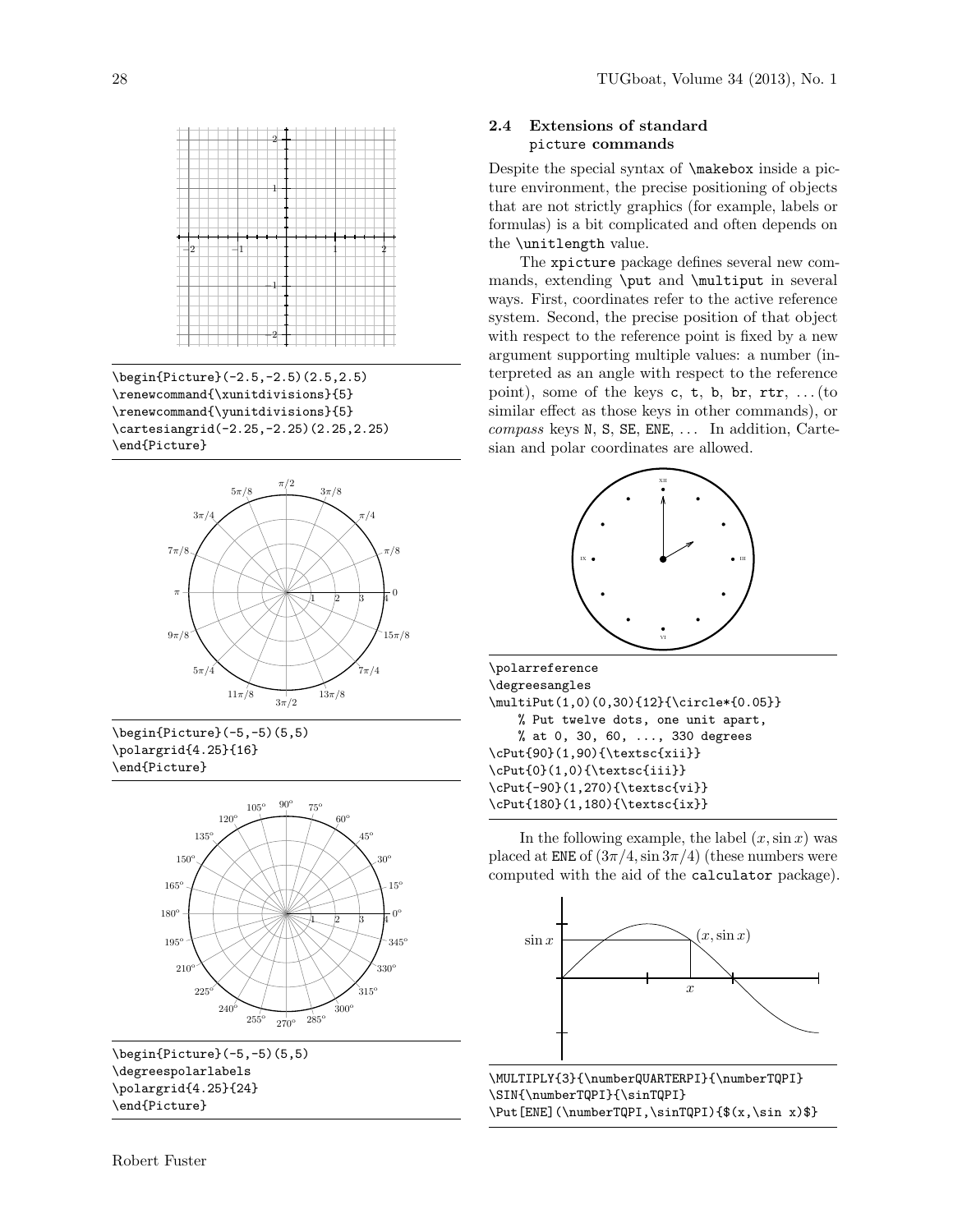Commands to plot lines, vectors, polylines and polygons (including regular polygons) are provided.



\polarreference\degreesangles \Polygon(2,0)(2,144)(2,288)(2,432)(2,576)} \end{Picture}

#### 2.5 Regular curves

Using the xpicture package piecewise regular curves can be easily drawn. In a general way, you can draw any two-dimensional curve that can be described with parametric equations.

To simplify common needs, the package includes specific instructions to draw graphs of functions, polar curves and (arcs of) conic sections.

# 2.5.1 Conic sections and arcs

The  $\Circle\{\langle r \rangle\}$  and  $\Ellipse\{\langle a \rangle\}\{\langle b \rangle\}$  commands draw the circle of radius  $\langle r \rangle$  and the ellipse of semiaxes  $\langle a \rangle$  and  $\langle b \rangle$ , respectively



Parabolas and hyperbolas, being unbounded curves, require two additional parameters,  $\langle xmax \rangle$ and  $\langle ymax \rangle$ , in order to delimit the portion of the curve to be drawn. Moreover, in the case of hyperbolas, you can draw either just one or both branches.



\Hyperbola{5}{2}{16}{8} \xLINE(16,6.4)(-16,-6.4) \xLINE(-16,6.4)(16,-6.4)

Commands for drawing arcs of all kinds of conic sections are also provided.

### 2.5.2 Graphs of functions

In order to draw the graph of a function you first need to define the function by using the tools that the calculus package provides. Then you can draw the graph simply by using the command \PlotFunction.

The following example shows the graph of the function  $f(t) = t \cos t$ ,  $-10 \le t \le 10$ . We define it as the product of two already known functions (the identity and cosine functions), and call it \Ffunction: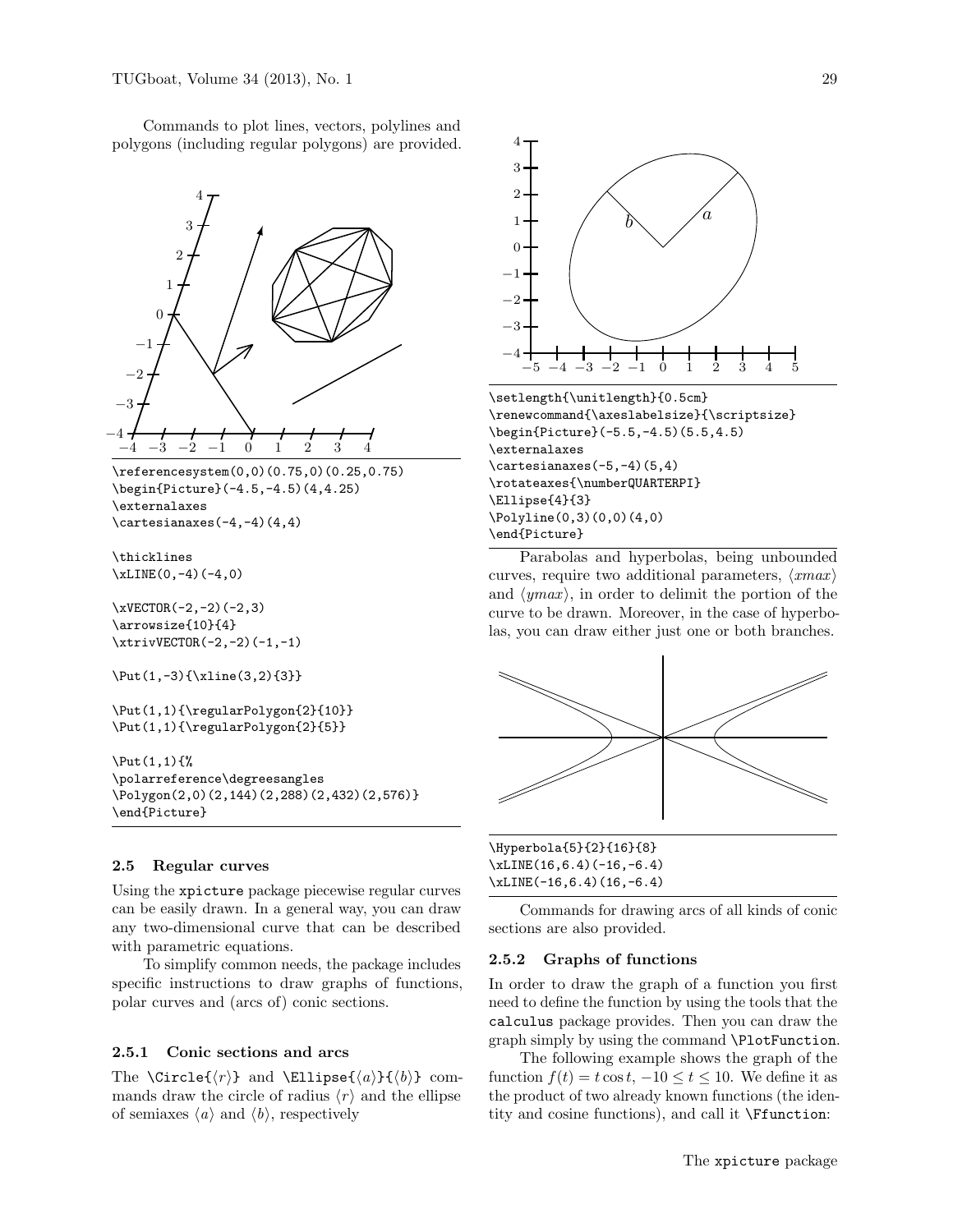# \PRODUCTfunction{\IDENTITYfunction} {\COSfunction} {\Ffunction}

Then, the instruction

\PlotFunction[30]{\Ffunction}{-10}{10} does all the work to draw the curve.<sup>3</sup>



\MULTIPLY{3}{\numberPI}{\numberTHREEPI}

```
\begin{Picture}(-11,-11)(11,11)
\makenotics\makenolabels
\cartesianaxes(-10,-10)(10,10)
\printxticlabel{\numberPI}{\pi}
\printxticlabel{\numberTWOPI}{2\pi}
\printxticlabel{\numberTHREEPI}{3\pi}
\printxticlabel{-\numberPI}{-\pi}
\printxticlabel{-\numberTWOPI}{-2\pi}
\printxticlabel{-\numberTHREEPI}{-3\pi}
\printyticslabels{-10}{2}{10}
\PRODUCTfunction{\IDENTITYfunction}
                {\COSfunction}
                {\Ffunction}
\PlotFunction[30]{\Ffunction}{-10}{10}
\end{Picture}
```
# 2.5.3 Parametrically defined curves

You can declare the curve  $x = f(t)$ ,  $y = g(t)$  with the \PARAMETRICfunction declaration. Assuming that functions  $f$  and  $g$  are stored in the commands \XFunction and \YFunction, we can declare the new parametric function \MyParametricFunction like this:

\PARAMETRICfunction{\XFunction} {\YFunction} {\MyParametricFunction}

To print it, use the \PlotParametricFunction command. An example:

The Lissajous curve  $x = \sin 3t, y = \sin 4t$ 



\SCALEVARIABLEfunction{3}{\SINfunction}{\XFunc} \SCALEVARIABLEfunction{4}{\SINfunction}{\YFunc} \PARAMETRICfunction{\XFunc}{\YFunc}

{\MyParametricFunction} \MULTIPLY{10}{\numberPI}{\numberTENPI} \setlength{\unitlength}{0.4\linewidth} \linethickness{1pt}

\begin{Picture}(-1,-1)(1,1.2) \PlotParametricFunction[24] {\MyParametricFunction}{0}{\numberTWOPI} \Put[t](0,1){\itshape The Lissajous curve \$x=\sin 3t, y=\sin 4t\$} \end{Picture}

# 2.5.4 Polar curves

Polar curves  $\rho = f(\phi)$  are a particular case of parametrically defined curves. But, instead of defining the two functions  $x = \rho \cos \phi$  and  $y = \rho \sin \phi$ , you can directly declare the function  $y = f(t)$  as a polar function. Assuming that the function \MyFunction is defined, you can declare the polar curve  $\rho = f(\phi)$ with

# \POLARfunction{\MyFunction}{\MyPolarPunction}

Then you can draw this curve as a parametric curve.

The Archimedean spiral  $\rho = 0.5\phi$ 



<sup>3</sup> The optional argument here means that the curve is approximated by 30 small quadratic pieces.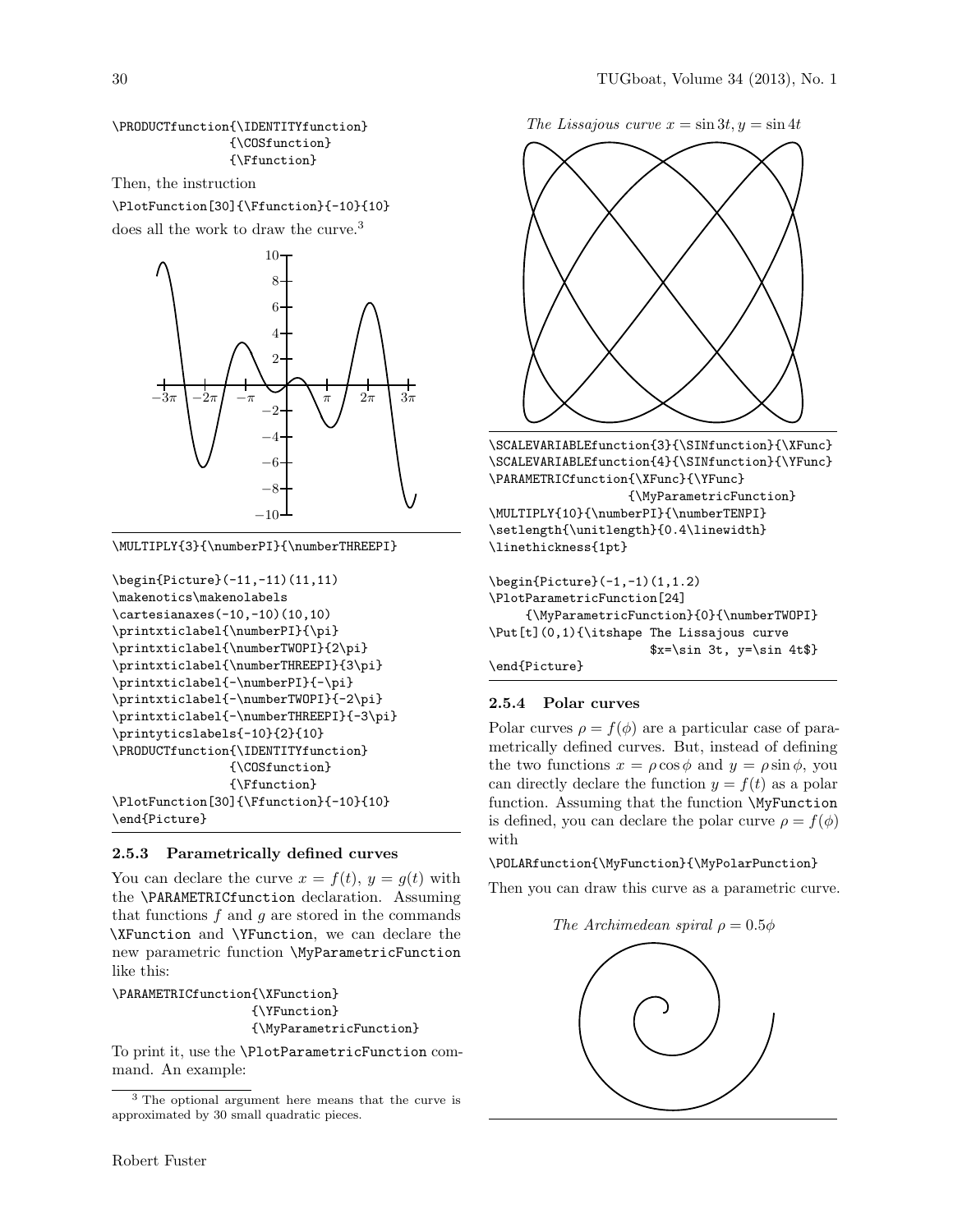| \SCALEfunction{0.5}{\IDENTITYfunction}      |
|---------------------------------------------|
| {\ffunction}                                |
| \POLARfunction{\ffunction}{\archimedean}    |
| \MULTIPLY{2}{\numberTWOPI}{\numberFOURPI}   |
| \setlength{\unitlength}{0.4cm}              |
| $\begin{bmatrix} 6, -6 \end{bmatrix}$ (6,6) |
| \PlotParametricFunction[16]{\archimedean}   |
| {0}{\numberFOURPI}                          |
| \polarreference\degreesangles               |
| $\Put [c] (5, 90) {\it \tishape}$           |
| The Archimedean spiral $\rho=0.5\phi$ ?     |
| \end{Picture}                               |

## 2.5.5 Drawing curves from a table of values

All the instructions to draw curves described here are based on the \qCurve command, which draws quadratic Bézier curves. Specifically,

 $\qquad \qquad (x_0, y_0)(u_0, v_0)(x_1, y_1)(u_1, v_1)$ 

draws a smooth curve between the points  $(x_0, y_0)$  and  $(x_1, y_1)$ , with tangent vectors  $(u_0, v_0)$  and  $(u_1, v_1)$ , respectively.



More generally, \PlotQuadraticCurve draws a curve through several points.



| $\Pi_0(0,1)$ (PlotQuadraticCurve(1,0)(1,0)(0,1)(0,1) |
|------------------------------------------------------|
| $(-1,0)(-1,0)(0,-1)(0,-1)$                           |
| (1,0)(1,0)                                           |
| \rotateaxes{45}                                      |
| $\Pi_0(0,1)$ (0.1) $(0,1)$                           |
| $(-1,0)(-1,0)(0,-1)(0,-1)$                           |
| (1,0)(1,0)                                           |

With the \PlotQuadraticCurve command you can approximate any smooth curve passing through a list of points when you know the tangent vectors. As a particular case of special interest (at least in a calculus course), the \PlotxyDyData draws the graph of a function of a real variable from a table of values of the function and its derivative.



\PlotxyDyData(0,0,2)(1,1,0)(2,2,3) (3,4,0)(5,1,-2)

## 3 Implementation notes

The xpicture package loads the curve2e (and, then, pict2e), $4$  xcolor, calculator and calculus packages. The packages curve2e and xcolor are used as our interface with PostScript or PDF; so, xpicture is compatible with dvips,  $DVIPDFMx$ ,  $pdflatex$ ,  $\textsc{Lual}$  XHM  $\textsc{N}$  any other  $\textsc{IATEX}$  successor supporting these packages.

The abilities of calculator are used to change the reference system (applying affine transformations in such a way that coordinates of points and vectors are internally converted to its standard coordinates), to convert from polar to rectangular coordinates, to

<sup>4</sup> In earlier versions (only privately distributed at Universitat Politècnica de València), there was an option (not recommended) to omit loading curve2e and pict2e, so it was possible to compile the document as a pure dvi. But the quality of documents obtained was very poor and build time increased considerably. Therefore, and given that probably there is no reason to justify producing a dvi document instead of PostScript or PDF, that option has been abandoned.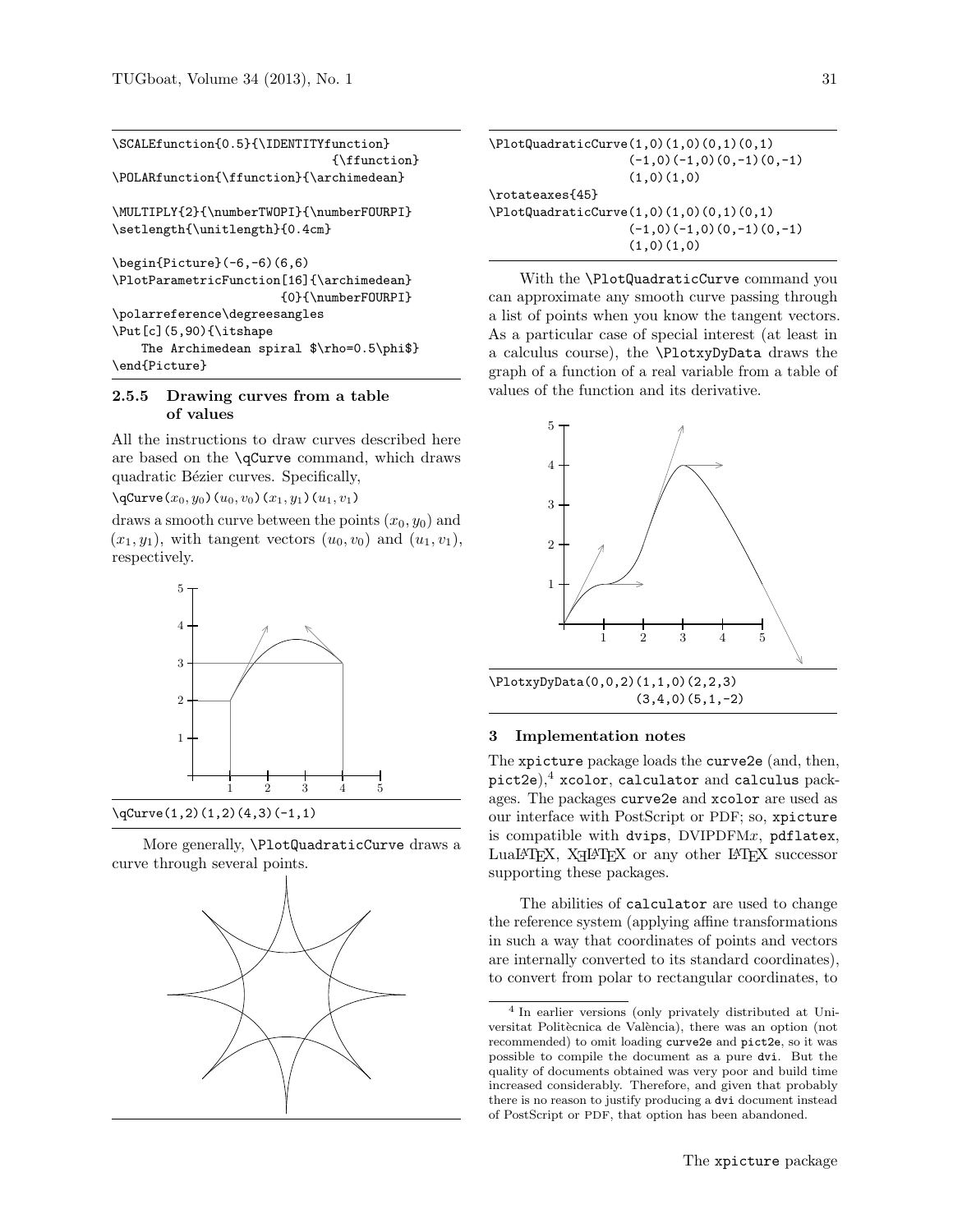compute the precise position required by the \Put and \multiPut-like commands, and more.

Straight lines and vectors, once their standard coordinates have been calculated, are processed by curve2e commands.

Curves are locally approximated by quadratic Bézier splines, using the **\qbezier** command. This means that every curve is made up of several small quadratic approximations. A quadratic Bézier is determined by three control points: the endpoints of the curve,  $P_0$  and  $P_1$ , and the point  $P_r$  where tangent lines at the endpoints intersect.



The **\qbezier** $(x_0, y_0)(x_r, y_r)(x_1, y_1)$  command draws the Bézier curve whose control points are  $P_0(x_0, y_0)$ ,  $P_r(x_r, y_r)$  and  $P_1(x_1, y_1)$ .

However, the calculus package can determine the points  $P_0(x_0, y_0)$  and  $P_1(x_1, y_1)$  that lie on the curve and the tangent vectors,  $\vec{u}$  and  $\vec{v}$ , at these points.



Then, to determine  $P_r$ , xpicture uses calculator to find the intersection of the two tangent lines, i.e., it solves the linear system

$$
u_1y - u_2x = u_1y_0 - u_2x_0
$$
  

$$
v_1y - v_2x = v_1y_1 - v_2x_1
$$

This is, essentially, what the command \qCurve does. All other commands to draw curves use \qCurve. For example, the command

# $\Pi$ otParametricFunction[n]{\F}{a}{b}

divides [a, b] in n pieces, [ $t_{i-1}, t_i$ ] (1 ≤  $i \leq n$ ), computes  $F(t_{i-1}), F'(t_{i-1}), F(t_i)$  and  $F'(t_i)$ , and calls  $\qquad \qquad \setminus \mathsf{qCurve}(F(t_{i-1}))$   $(F'(t_{i-1}))$   $(F(t_i))$   $(F'(t_i))$ . If the tangent lines are parallel and not coincident, then it subdivides the interval into two half pieces.

# 4 Conclusions and future work

The aim of this package is not to compete with advanced general purpose drawing packages, but, first, to complete the abilities of the picture environment, by adding the capacity to use arbitrary reference systems and a greater control of the position of objects, and, second, to provide a solid tool for drawing scientific graphics.

Other well-known packages with the capability to draw graphs of curves from their equations (such as pst-plot, based on PSTricks (Van Zandt and Voß, 2013), pgfplots, based on  $PGF/TikZ$  (Feuersänger, 2012), and LAPDF (Reimers, 2011)) provide similar results. The differences between them lie in the way they make calculations to produce the graphs and in the syntax they use.

In this respect, the most interesting properties of xpicture are the following: the package is an extension of the standard picture environment and the syntax that is used is typical of LAT<sub>EX</sub>; all calculations are performed directly by TEX, by using the packages calculator and calculus; by using package calculus you can define virtually any elementary function or parametric curve; you can determine values of functions, lengths and other numerical parameters to fine-tune your picture, also by using calculator and calculus.

Finally, the most important feature of xpicture is, probably, its capability to change the reference system. As far as I know, no other package includes a general mechanism to manage arbitrary reference systems. The ability to change reference systems is a powerful tool for applying geometric transformations of objects without devoting a lot of effort to calculate coordinates. On the other hand, using this package you can draw virtually any curve that you can define by means of analytical equations. These are the most outstanding features of this package. Without reaching the high sophistication of packages based on PSTricks or PGF/TikZ, this package allows you to draw high quality graphics (especially scientific graphics) by using the standard LATEX syntax, hoping that users will feel comfortable without having to spend too much time learning to use it.

### 4.1 Enhancements

This package can be improved in several ways, some of them without expending too much effort. In the next version we will include extensions (compatible with the active reference system) of almost all commands of the standard picture environment and its extensions pict2e and curve2e. Namely, extensions of commands such as \oval, \Curve or \lineto, using the active reference system, will be defined.